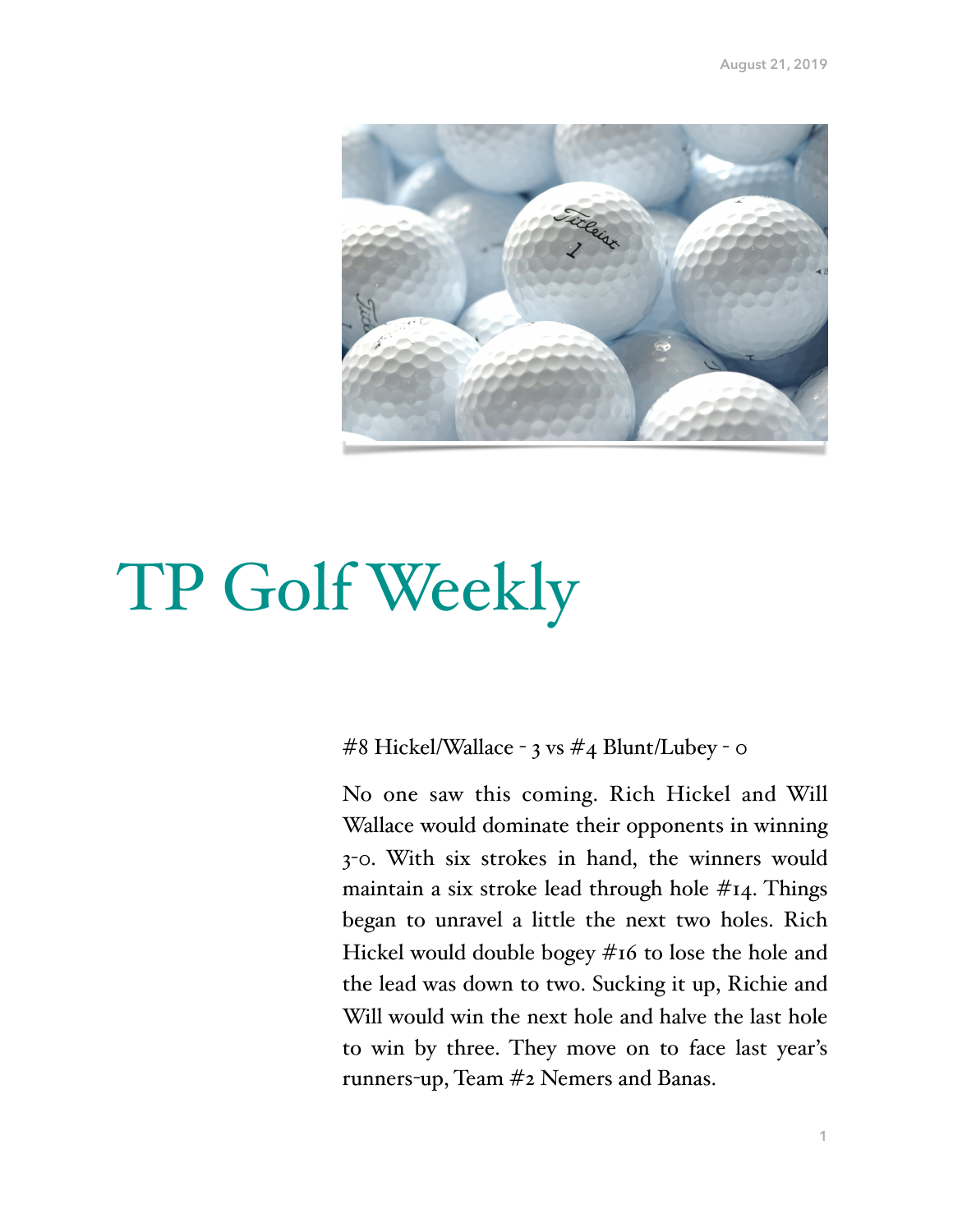#### #2 Nemers/Banas - 3 vs #17 Logue/Garceau - 0

Hell bent on righting the loss they endured in losing the finals last year, Don Nemers and Tim Banas would run Pete Logue and Eric Garceau out of town. The five strokes given to Team #17 were gone by the end of the third hole. From that point, Don Nemers would birdie holes  $\#$ 13 and  $\#$ 17, and Tim Banas would toss in a couple of pars. The lead would be nine at the end of this match. I've said it a million times…There's always next year.

### #3 Nucci/Gooldy - 2 vs #15 Suppa/Girmonde - 1

Vinnie Nucci would birdie #10 and Eagle #14 to help his team to victory. The lead would be nine after Hole #12. They started with a seven stroke cushion. Dave Girmonde, Jr. would birdie #13 to win the hole and shave three strokes off the lead. Vinnie and Eric would win the next three holes to bring the lead back to nine. Then on  $\#_{17}$ , the world stopped turning as the winners would blow up the hole with a gross total of 15. Dave and Tony would play the hole at par, shaving seven strokes off the lead. All of a sudden, It didn't matter about the eagle or birdie for Vinnie. A two stroke lead with one hole remaining. The geese were not the only ones leaving droppings on the course. Vinnie and Eric would suck it up and hang on to win the match by one. Who's next?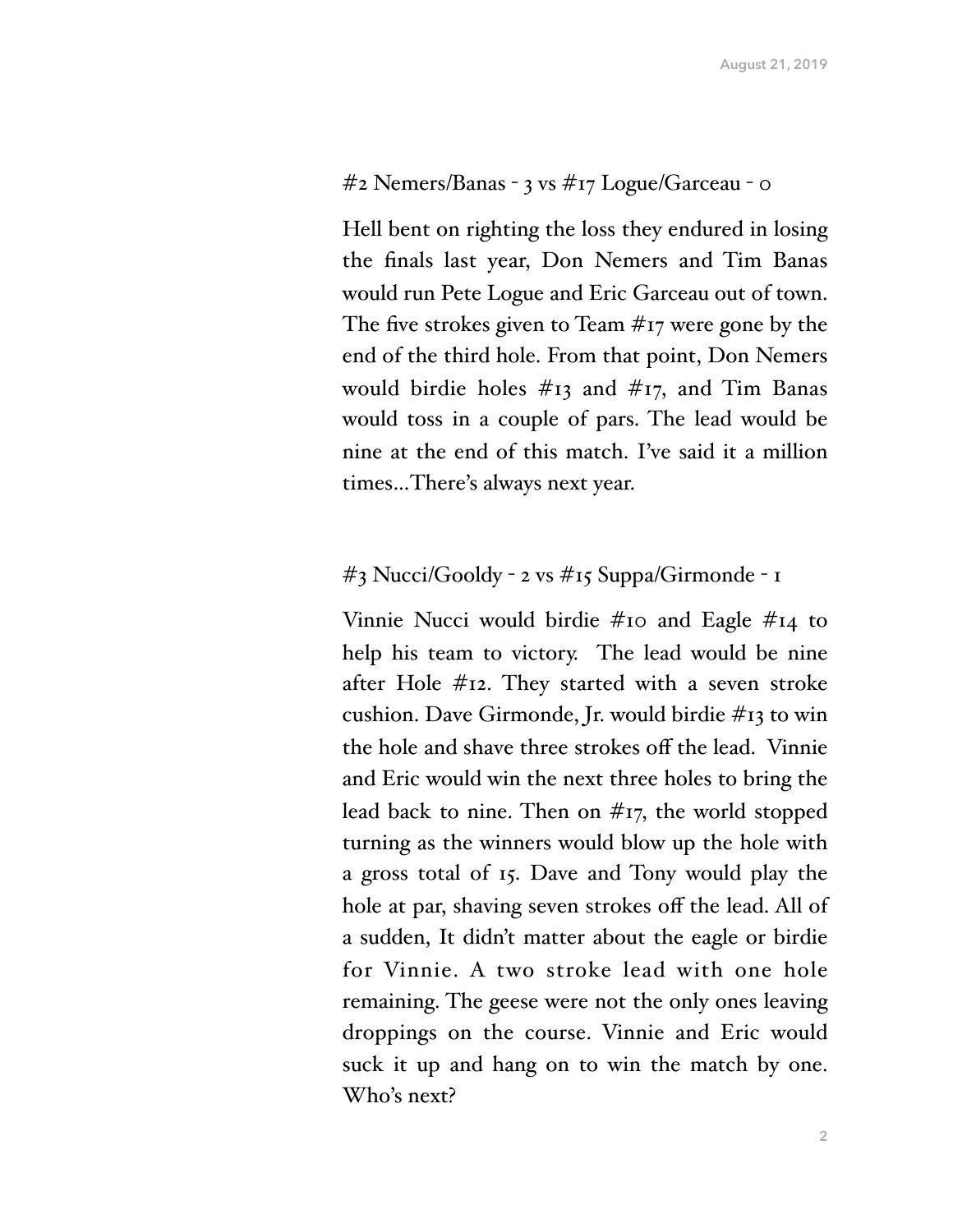#### #7 Cahill/Seward - 2 1/2 vs Cahill/Stern - 1/2

The lead for Cahill and Stern would evaporate after the second hole as they dropped all eight strokes. The third hole brought Russ Cahill and Bob Seward would share in enjoyment of the lead they would not relinquish. As the dust settled, these teams would the push on the last 4 holes. The only excitement here was when Bob Seward missed a putt on #18 and proceeded to launch his putter over a frantic Dave Stern, onto the hill on the side of the green. It took a few minutes to find the weapon.

## The 19th Hole…

The Semi Finals in the playoffs begin this coming Wednesday with the following teams:

Team #8 Hickel/Wallace

Vs

Team #2 Nemers/Banas

Team #3 Nucci/Gooldy

Vs

Team #7 Cahill/Seward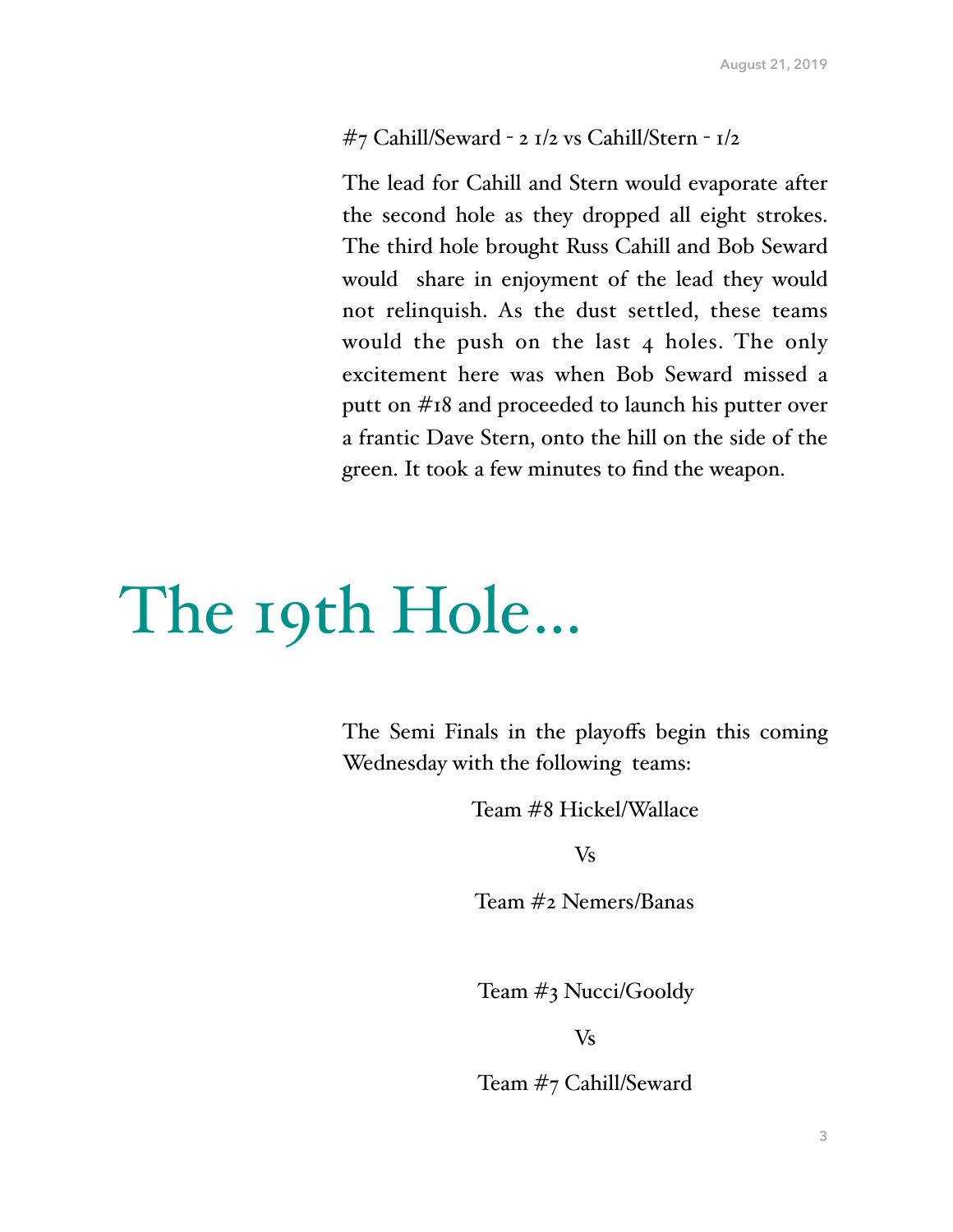These Teams are playing for the Finals to be held in an 18 hole match at Leatherstocking in Cooperstown, NY on Sunday September 15th. Funny thing...Three of the 4 teams in the playoffs this year were also in the playoffs last year. I thought you might like to know that tidbit of information… Some of you guys still haven't paid your dues. If you don't pay before Wednesday September 11, then YOUR final IS Wednesday September 11th...The score keeper for the score card for team #1 this week did a masterful job in writing the scores down…In the Department of Year long Skins, Hole  $#13$  was the only hole available for a skin. Whod'a thunk that two guys would birdie the hole on the same day? Dave Girmonde, Jr hit the ball to the green and 1 putted for a birdie. Don Nemers was pin high to the left of the green. He chipped in. Now, I'm not sure but it could have been the other way around. Now, along comes Vinnie Nucci. He would bomb a drive on  $#_{14}$ . He took his trusty 5 wood and hit a high soaring shot that landed softly on the green several feet away, a near Albatross. Being no Dave Girmonde,Jr., Vinnie promptly eagled the hole to now own the only season long skin with one week to go…Results for the Team Net Total Tournament for this week is listed below. \$50 is going to the winning team. Look below for the results: